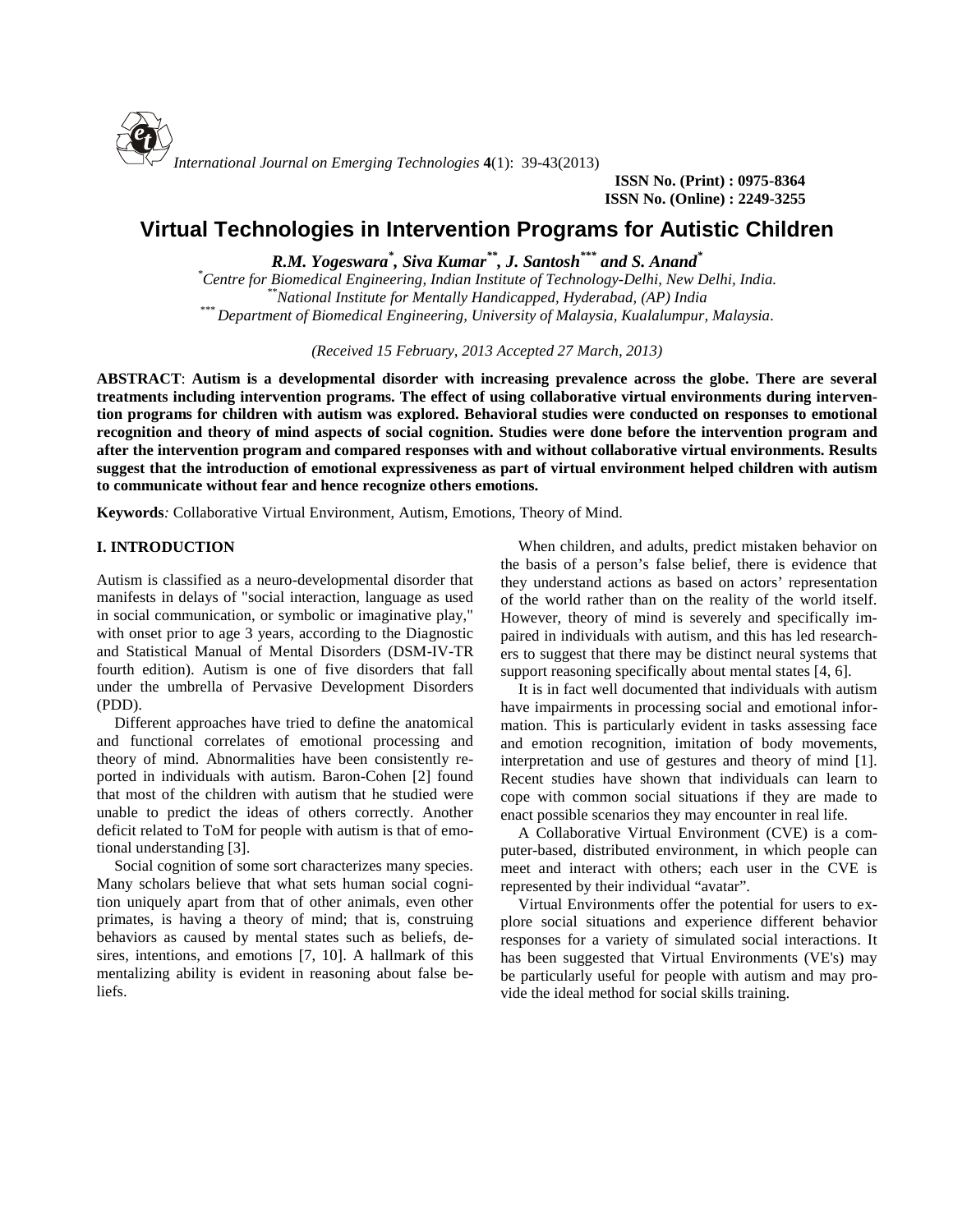The shared features between virtual and real worlds may facilitate the generalization of skills from the former to the latter. The main benefit of VE's is that users can practice skills safely, without experiencing potentially dangerous real world consequences and the stimuli the user receives can be controlled.

Literature suggests that people with autism feel comfortable in predictable environments, and enjoy interacting with computers [14].

The purpose of this study is to examine the effect of using collaborative virtual environment (CVE) during intervention program to children with autism. In this paper we described two experiments, one with emotional recognition after intervention program with CVE and the other with theory of mind (ToM). In both these experiments we studied the behavioral aspects of the children with autism before and after intervention. Emotion recognition is responding to the emotions by recognizing them and theory of mind judging the beliefs.

## **II. MATERIALS, METHODS AND RESULTS**

## **Experiment 1: Emotion recognition Materials and Methods**

*Subjects*: Two groups of children participated in this ex periment. Ten Control group volunteers (age 7-19 years; all males; mean age 10.6 years) and ten autism group children (age 8-19 years; nine males and one female; mean age 11.6 years) are part of these groups. Diagnosis of autism was defined as meeting criteria for Autistic Disorder on the ADOS-G and ADI-R and meeting DSM-IV criteria for Autistic Disorder based on clinical judgment. All the subjects are dextral. All participants had normal or corrected to normal vision. The Institutional Psychology ethics committee of the National Institute for Mentally Handicapped approved the study, and all participants and parents gave written informed consent.

*Stimuli*: The visual stimuli were digital pictures of faces of different models. Pictures of a neutral and happy expression from each model were used. The pictures were converted to 256 (bits) grayscale images. The stimulus presentation was controlled with BioTrace+ program (Nexus32). Total 80 Pictures (60 neutral and 20 happy) are used and these pictorial presentations of a single face would be the target event to which subjects should respond. The stimulus frames were 640 pixels wide by 480 pixels high and were presented for 500 ms. Faces were presented on the monitor at a size of 16 cm by 12 cm.

*Procedure*: Subjects sat in a room, and a computer screen was placed at a viewing distance of 70 cm. Stimuli were presented at the centre of a computer screen by software package protocol designed using oddball paradigm. The experiment consisted of 80 trials, showing the stimuli in each trial for 500ms with an inter stimulus time of 1.5 s. Subjects asked to respond to happy faces by pressing a customized key board. The key board exposes only spacebar key and rest of the key board is covered to avoid distraction in subjects. Subject responses are recorded by the observer.

This same procedure was repeated for autism group after the intervention program. For the intervention program the autism group is again divided into two groups. The first group was trained manually for 6 months following conventional standard special education class room methods. Some of them include the flash cards for emotions and faces on toys. The second group trained for the same time using a collaborative virtual environment system. This system displays different emotions on the screen and the user communicates with the remote observer by expressing and recognizing the emotions. Various scenarios on the screen are presented and the user trained on judging the outcome.

**Results:** The correct responses for the target event i.e., happy face, are recorded for every session and the average number of correct responses for the control group and experimental group before intervention are shown in the tables table 1 and table 2 respectively.

Table 1: Average # of correct responses to target event by control group.

| Subjects CS1 CS2 CS3 CS4 CS5 CS6 CS7 CS8 |    |    |    |    |    |    |    | $\bf CS9$ | <b>CS10</b> |
|------------------------------------------|----|----|----|----|----|----|----|-----------|-------------|
| Average 20<br># of cor-                  | 20 | 20 | 20 | 20 | 20 | 20 | 20 | 20        | 20          |
| rect<br>res-<br>ponses to                |    |    |    |    |    |    |    |           |             |
| target<br>event                          |    |    |    |    |    |    |    |           |             |

**Table 2:** Average # of correct responses to target event by experimental group before intervention.

| Subjects ES1  |  | ES2 ES3 ES4 | ES5 | ES6 | ES7 | ES8 | ES9 | <b>ES10</b> |
|---------------|--|-------------|-----|-----|-----|-----|-----|-------------|
| Average #5    |  | 14          | O   |     | Ю   |     |     | ю           |
| of correct    |  |             |     |     |     |     |     |             |
| responses     |  |             |     |     |     |     |     |             |
| target<br>Ito |  |             |     |     |     |     |     |             |
| event         |  |             |     |     |     |     |     |             |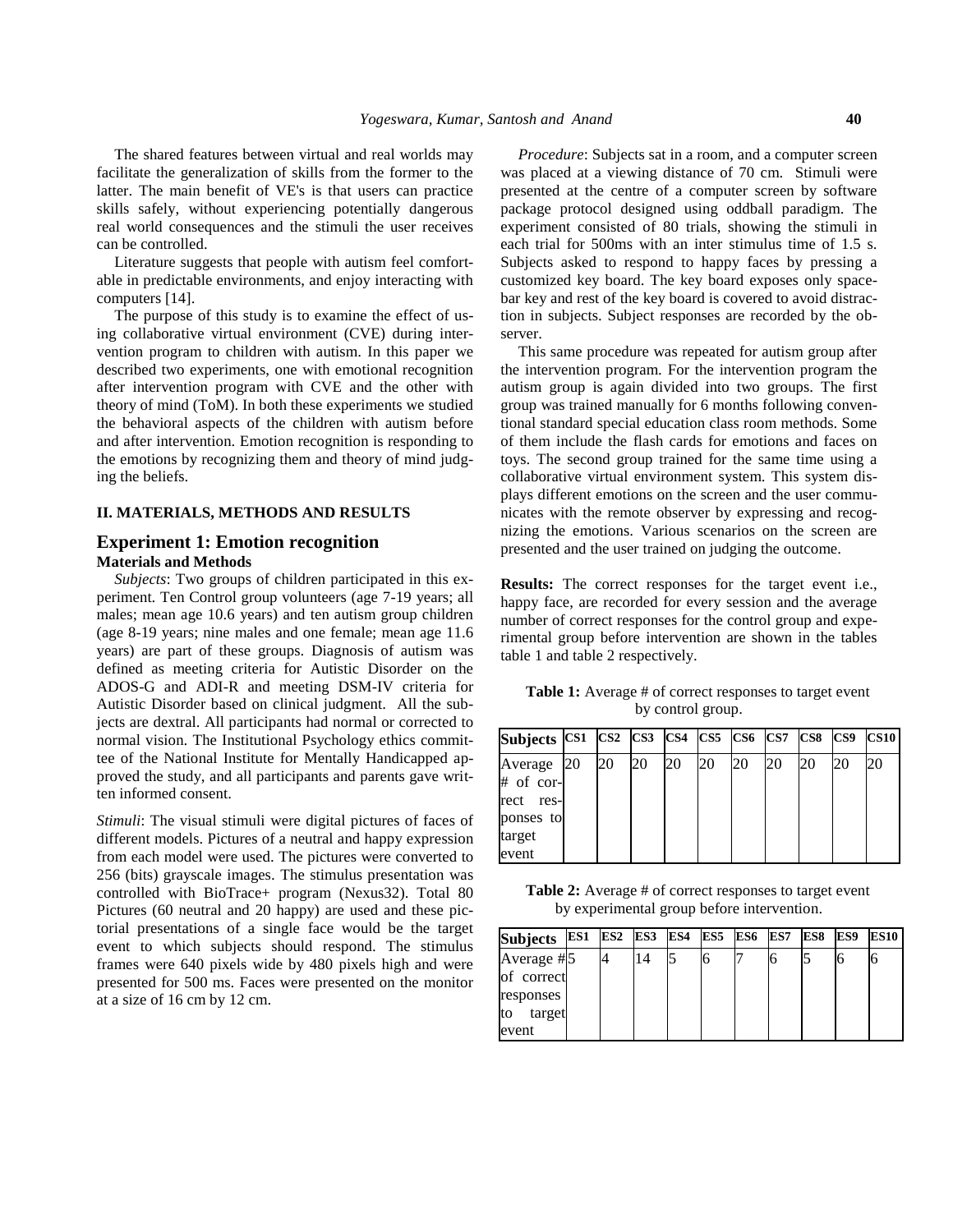The average number of correct responses for the experimental group after manual intervention and experimental group after CVE intervention are shown in the tables table 3 and table 4 respectively.

**Table 3:** Average # of correct responses to target event by experimental group after manual intervention.

| <b>Subjects</b>                                        | ES1 | $ES2$ $ES3$ $ES4$ | ES5 |
|--------------------------------------------------------|-----|-------------------|-----|
| Average # of cor- $\vert 6 \vert$<br>rect responses to |     | 16                |     |
| target event                                           |     |                   |     |

**Table 4:** Average # of correct responses to target event by experimental group after CVE intervention.

| <b>Subjects</b>     | ES6 | ES7 | ES8 | ES9 | <b>ES10</b> |  |
|---------------------|-----|-----|-----|-----|-------------|--|
| Average $#$ of cor- | 15  | 16  |     |     |             |  |
| rect responses to   |     |     |     |     |             |  |
| target event        |     |     |     |     |             |  |

The grand averages for the experimental group before intervention, experimental group after manual intervention and experimental group after CVE intervention are 6.40, 7.80 and 12.80 respectively.

## **Experiment 2: Theory of Mind**

#### **Materials and Methods**

*Subjects*: Two groups of children participated in this ex periment. Eleven Control group volunteers (age 8-28 years; all males; mean age 13 years) and twelve autism group children (age 8-28 years; eleven males and one female; mean age 12.5 years) are part of these groups. Diagnosis of autism was defined as meeting criteria for Autistic Disorder on the ADOS-G and ADI-R and meeting DSM-IV criteria for Autistic Disorder based on clinical judgment. None have additional psychiatric or neurological diagnoses. Control group does not have the history of special education. All the subjects are dextral. All participants had normal or corrected to normal vision. The Institutional Psychology ethics committee of the National Institute for Mentally Handicapped approved the study, and all participants and parents gave written informed consent.

*Stimuli*: A cartoon animation is prepared to show a story of grandmother standing behind two boxes and drops a toy in each box as shown in the Fig. 1. The toys are a teddy bear and a joker. Grandmother then walks in front of the boxes and she cannot see the boxes. The toys then come out of the boxes and then either go back to the same box they belong

(10 trials) or they interchange the boxes (30 trials). After this story, subjects were then asked to make a reality judgment and a think judgment. For a reality judgment, subjects were asked to judge really where one of the toy was by showing a question on the monitor "Where is this toy?", followed by showing one of the toys. Subjects need to respond by clicking on the box. For a belief judgment, subjects were asked to judge where the grandmother thinks one of the two toys is by showing a question on the monitor "Where does grandmother think this is?", followed by showing one of the toys.

*Procedure*: Subjects sat in a room, and a computer screen was placed at a viewing distance of 70 cm. Stimuli were presented at the centre of a computer screen by software package protocol designed using a variant of oddball paradigm. The experiment consisted of 40 trials, showing the animation in each trial, which presents the story to the subjects for 10 seconds. It asks a reality question and shows a response picture at  $10^{th}$  second for 2 seconds which is the stimulus for reality event. Then it asks belief question and shows another picture at  $15<sup>th</sup>$  second for 2 seconds which is stimulus for belief event. Next trial starts after 3 seconds. Subjects' responses to judgment questions are recorded by the observer.

This same procedure was repeated for autism group after the intervention program. For the intervention program the autism group is again divided into two groups. The first group was trained manually for 6 months following conventional standard special education class room methods. Some of them include the flash cards for emotions and faces on toys. The second group trained for the same time using a collaborative virtual environment system. This system displays different emotions on the screen and the user communicates with the remote observer by expressing and recognizing the emotions. Various scenarios on the screen are presented and the user trained on judging the outcome.



**Fig. 1:** Story portion of the experiment.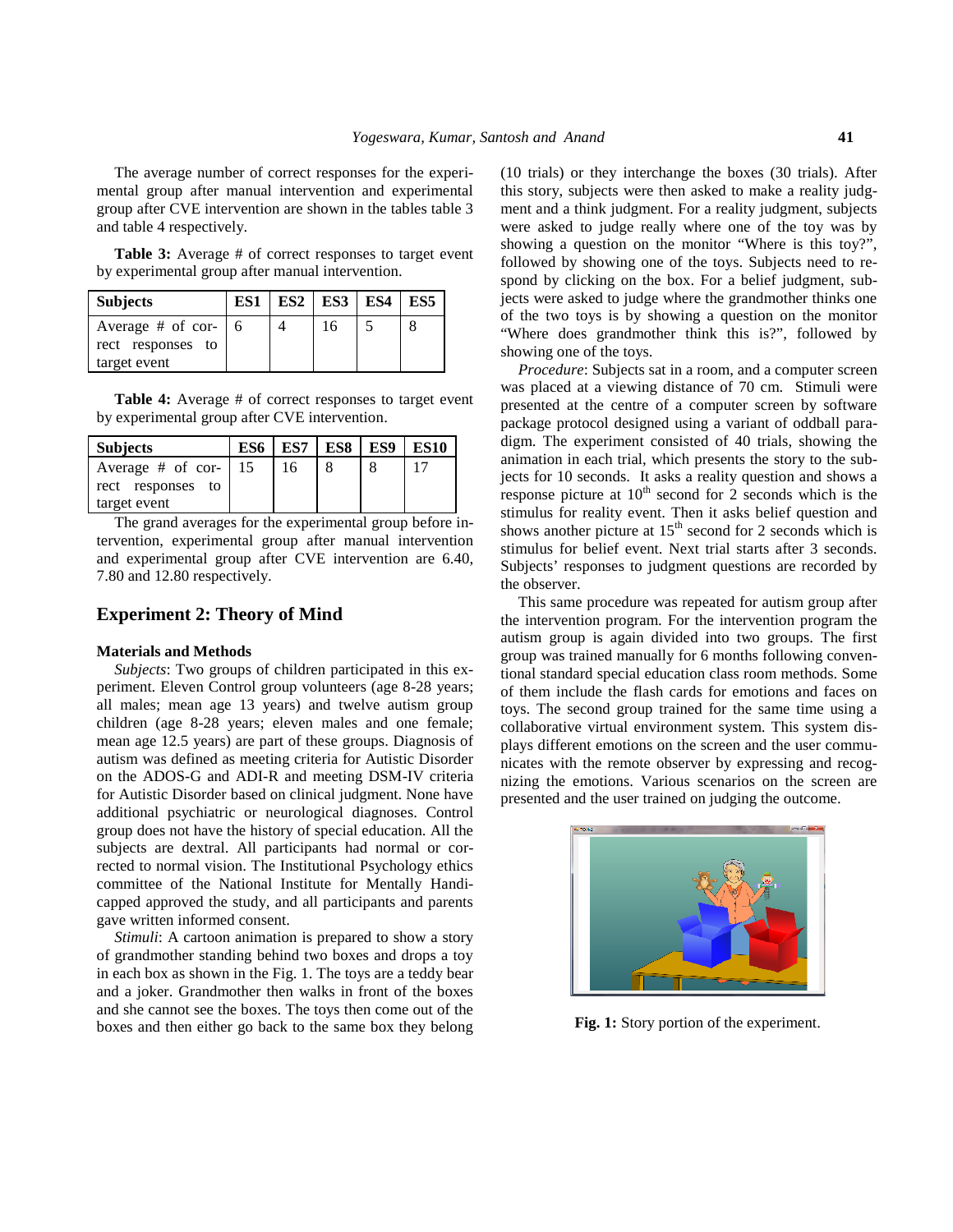**Results:** The correct responses for the reality and belief judgments are recorded for every session and the average number of correct responses for the control group and experimental group before intervention are shown in the tables table 5 and table 6 respectively.

Table 5: Average # of correct responses to judgment questions by control group.

| Subjects CS1 CS2 CS3 CS4 CS5 CS6 CS7 CS8 CS9 CS10 CS11 |    |    |    |    |    |    |    |    |    |    |  |
|--------------------------------------------------------|----|----|----|----|----|----|----|----|----|----|--|
| Reality-40 38.5 40                                     |    | 39 | 40 | 40 | 40 | 38 | 39 | 40 | 40 | 40 |  |
| Belief-40 $40$                                         | 39 | 39 | 40 | 39 | 39 | 40 | 39 | 38 | 40 | 39 |  |

Control group Reality response grand average: 39. 5 Control group Belief response grand average: 39.27

**Table 6:** Average # of correct responses to judgment questions by experimental group before intervention.

| Subjects ES1 ES2 ES3 ES4 ES5 ES6 ES7 ES8 ES9 ES10 ES11 ES12 |   |    |    |    |          |          |    |    |    |
|-------------------------------------------------------------|---|----|----|----|----------|----------|----|----|----|
| Reality-40 38.5 38 40 40 40 40 40 40 59 40                  |   |    |    |    |          |          |    | 40 | 40 |
| Belief-40 <sup>8</sup>                                      | Ю | 12 | 17 | 38 | $7.5\,0$ | $\Omega$ | 29 |    |    |

Experimental group Reality response grand average before intervention: 39.625

Experimental group Belief response grand average before intervention: 8.875

The average number of correct responses for the experimental group after manual intervention and experimental group after CVE intervention are shown in the tables table 7 and table 8 respectively.

**Table 7:** Average # of correct responses to judgment questions by experimental group after manual CVE intervention.

| <b>Subjects</b> | ES1 | ES <sub>2</sub> | ES3 | ES4 | ES <sub>5</sub> | ES6 |  |
|-----------------|-----|-----------------|-----|-----|-----------------|-----|--|
| Reality-40      |     | 36              | 39  | 40  | 40              | 40  |  |
| Belief-40       | O   |                 |     | 16  |                 | 32  |  |

Experimental group Reality response grand average after manual intervention: 38.67

Experimental group Belief response grand average after manual intervention: 11.67.

**Table 8:** Average # of correct responses to judgment questions by experimental group after CVE intervention.

| <b>Subjects</b> | ES7 | ES8           | ES9 | <b>ES10</b> | <b>ES11</b> | <b>ES12</b> |
|-----------------|-----|---------------|-----|-------------|-------------|-------------|
| Reality-40      | 40  | 38            | 39  | 36          | 40          | 38          |
| Belief-40       | 27  | $\mathcal{D}$ | 19  | 33          | 26          | ാ           |

Experimental group Reality response grand average after CVE intervention: 38.5

Experimental group Belief response grand average after CVE intervention: 24.83

## **III. DISCUSSION**

In emotion recognition experiment children with autism group before intervention has a Mean value of 6.40 with 95% confidence interval for Mean: 3.883 thru 8.917. Standard Deviation = 2.80 with  $Hi = 14.0$ : Low = 4.00 and Median = 6.00. The Average Absolute Deviation from Median  $= 1.40$ . Children with autism group after manual intervention has a Mean value of 7.8 with 95% confidence interval for Mean:  $4.240$  thru 11.36. Standard Deviation =  $4.82$  with  $Hi = 16.0; Low = 4.00 and Median = 6.00. The Average$ Absolute Deviation from Median  $= 3.00$ . Comparing these results with the Children with autism group after collaborative virtual environment intervention has a Mean value of 12.8 with 95% confidence interval for Mean: 9.240 thru 16.36. Standard Deviation = 4.44 with Hi = 17.0; Low = 8.00 and Median = 15.00. The Average Absolute Deviation from Median  $= 3.40$ . These results show that the improvement in emotion recognition in children with autism group has significantly improved when they used Collaborative Virtual Environments during their intervention program.

Also further analysis with ANOVA on the average # of correct responses to target event yielded a significant main effect of stimulus  $[F(2,17) = 4.866, p = 0.021]$ , and post behavioral tests showed significant differences between the responses of all three categories. The probability of this result, assuming the null hypothesis, is 0.021 and as the  $p <$ 0.05, we assume that there are deviations in the data. i.e., emotion recognition data before intervention, data after intervention again between manual intervention and CVE intervention, there are deviations. This suggests that there is an effect of CVE intervention program.